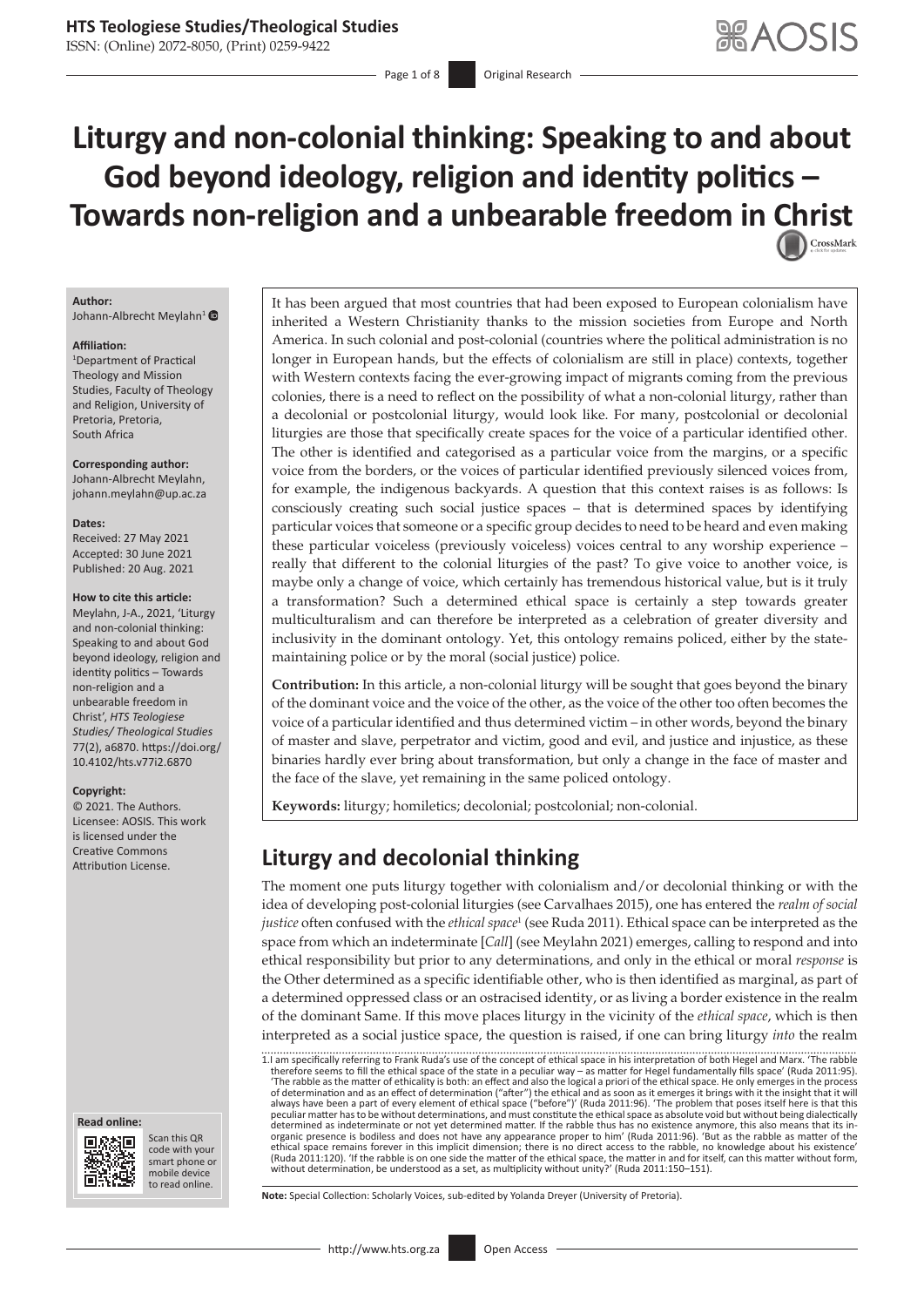of ethics and subsequently morality or is it not always already within that realm? Meyer-Blanck (2015) argues that one of the main functions of liturgy (he is specifically referring to mainline churches of particularly Europe – Germany) is to be a moral agent within society. His argument is based on the idea that the liturgy (divine service) is a public performance of the Christian religious system<sup>2</sup> (Meyer-Blanck 2015:2). This public performance acts as a moral agent within society, not only for the participants of the liturgy, but also for the greater general public. The general public is often indirectly addressed by this public performance, as even those who do not attend the service, know and often take comfort in the idea that there are divine services in various churches, and therefore, they believe a moral agency to be at work within society and thereby morality is upheld. Most people are thankful for these mainline religious institutions within society because of this moral role these institutionalised religions play within society, even if they (the people) do not actively participate in these liturgies and rituals. This social function of religion was already highlighted in Émile Durkheim's (see Munn 1973) view of religion and his understanding of religion as a social phenomenon and thus a social fact. He specifically focussed on the social function of ritual. Likewise, Marcel Mauss interpreted religion as a 'total social phenomenon' (see Bell 1997:26). Nancy Munn (1973), in reference to Durkheim, interprets ritual or social symbolism as the switch point between the external moral constraints and groupings of the socio-political order, and the internal feelings and imaginative concepts of the individual actor.

The moment that one speaks to the divine in prayer or any other ritual, or believes oneself to be the messenger of a divine message within the context of a religious community, one is participating in the creation of a certain worldview, keeping in mind Freud's critique of the worldviews.<sup>3</sup> Important to note is that these worldviews are created by human *desire* (wish) according to Freud. The speaking of language, in response to this wish, is a speaking that carries out a fourfold, according to Heidegger (1971:179). For Heidegger, in the creation (calling into being) of a world, which happens through the speaking of language (Heidegger 1971:190f), there is always a divine element as part of the fourfold. It is therefore clear that religion, specifically in its ritual form (including Christian liturgy), plays an important role in the moral structuring of society by clearly identifying and then proclaiming the divine and by implication the good (good moral citizenship), which then also allows the religions to identify and condemn what is evil and wrong. The speaking of a particular language carries out a specific world in line with a certain wish and thus the construction of a

worldview (which always includes a view of what the good is and its opposite: the evil).

In a particular world, there is seldom just one set of moral values, but often more than one, and sometimes conflicting and antagonistic sets of values. One could probably argue that for most worldviews there are at least two sets of values that are dominant, and thereby divide that specific world into two main camps: those with us and those against us (same and other). This could be broken down into those who support the *ideal* version of the dominant worldview and those who believe themselves to be called to prophetically challenge the *reality* of the dominant worldview and offer a 'heavenly' corrective or alternative (or kingdom alternative), which could be interpreted as a more just or more morally [politically] correct alternative. Although the prophetic (revolutionary) alternative might not be that different to the *ideal* version of the dominant ethic of the dominant ideology, it focuses on the moral or social justice shortcomings of the dominant worldview. In this sense, the prophetic *is* related and maybe even bound to the *ethical space* – where the shortcomings and failures of any system are. The poor, marginalised, ostracised, oppressed of any system are the necessary condition for this ethical space as they are indicators of the failure of the system. The prophetic, by being related to the ethical space, is tempted to colonise this space by clearly identifying, classifying and determining this space and thereby populating it with identities. The temptation is to give particular determination to the indeterminant matter of ethical space, and thereby to colonise the ethical space. The prophets and those who believe themselves to be fighting for social justice are called into responsibility by the ethical space. But in their response, it is possible for them to colonise this space by stratifying, naming, identifying and classifying the different voices of this space and thereby transform the latent double universalism of the rabble or the universalism of the proletariat into a specific historic class or specific political identities which form the basis of identity politics. There is a fine line between the universal ethical and revolutionary agency of the proletariat (rabble) and the particular determined class or racial or sexual identity. The one has the agency to transform the world and even transform the laws of change (Ruda 2011:174) and the other only makes a few shifts in the dominant ontology, without transforming the system.

The prophetic has an important role to play, with its proximity to the ethical space and the responsibility to that space. But it is continually confronted with a great temptation of both determining the indeterminate space and constructing their own interpretation of the good and thereby fulfilling the ideal wish by constructing a worldview where everything that interest them finds a fixed place (see Freud 1964:158).

These two approaches to the 'good' are also clearly discerned in the Kairos Document (The Kairos Theologians 1985:9ff.), where two dominant types of theology are identified, and

<sup>2.</sup>*Die Liturgie der Kirche ist die öffentlich performative Gestalt des christlichen Religionssystems. Als solche ist sie selbstverständlich auch eine Moral-Agentur der*  Gesellschaft. Der Öffentlichkeitscharakter der Liturgie impliziert die gesellschaftliche<br>Verantwortung und damit auch die Spannungsfelder von 'gut und böse', 'human und<br>inhuman', 'lebensförderlich und lebensgefährdend'. Di

<sup>3.</sup>In my opinion, then, a *Weltanschauung* is an intellectual construction, which solves all the problems of our existence uniformly on the basis of one overriding<br>hypothesis, which, accordingly, leaves no question unanswered and in which<br>everything that interests usfindsits fixed place. It will easily be unde possession of a *Weltanschauung* of this kind is amongst the ideal wishes of human beings (Freud 1964:158).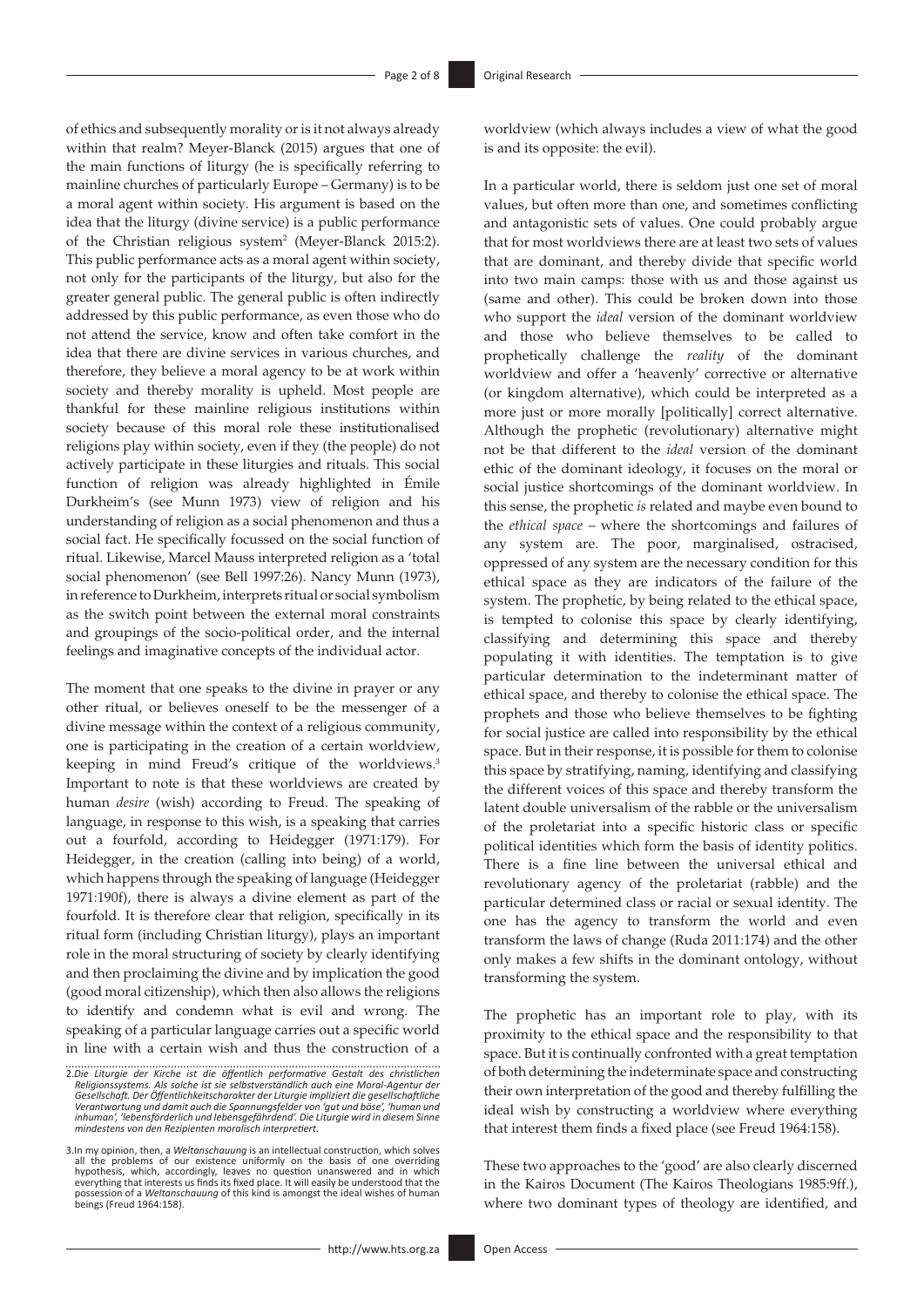therefore, one could also say two churches: namely the state theology (state church) – public *presentation through communication* (communicative presentation<sup>4</sup>), a public state morality of 'good' citizenship, and on the other hand prophetic theology (prophetic church) (The Kairos Theologians 1985:23ff.) – public *presentation through communication*, a social justice corrective as an alternative *good*. These two, state religion (ideology/theology) and prophetic religion (ideology/ theology), might actually share the same interpretation of the good, but they have very different interpretations of who is all included in this good and how this good is achieved, thereby differing in their interpretation of the fixed places for that which interests them. For example, in South Africa under apartheid the state religion (ideology) wanted the good life and the good for a select few (white Afrikaner nationalists who are also good Calvinist) with the exclusion of the vast majority, while the prophetic religion (ideology) wanted a more inclusive good for 'all' irrespective of race, sex, and religion. But they more or less agreed as to what the good is: a specific interest and interpretation of freedom, which is then universalised in a just and good state. For the one, the good was exclusive (whites only), and for the other, it was more inclusive. The prophetic religion or ideology is not necessarily opposed in principle to the dominant ideology (worldview) or ruling ideology but highlights the 'injustice' within the dominant world, with the desire to open this world to include the *specifically identified* other (identified minorities and/or majorities, etc.). The prophetic voice focuses on, for example, the poor, the outcast, the marginal, the migrant and the various forms of border existence within the dominant world, as well as the believed original indigenous voice of the land, in those contexts where land was stolen from the indigenous people. This is also how some interpret the call and the challenge of decolonial thinking – to focus on these border (marginal) existences and voices (see Mignolo 2011; Wyller 2018). Grosfoguel (2009:26) unpacks what border thinking is: 'Border thinking is not an anti-modern fundamentalism; it is a decolonial transmodern response of the subaltern to Eurocentric modernity'.

Carvalhaes (2015), in his introduction, argues for finding unknown forms of life, indigenous resources and resistant processes in the porous spaces of the dominant ideology or dominant religion. These are various responses to the ethical space, and thus, they have identified the right places of the call of the ethical space: the poor (broadly understood) are the *necessary* condition of the emergence of the rabble, as the poor are the *necessary* condition of the proletariat (Ruda 2011:116) who are the universal agents of change. The question is how to respond to the call of the ethical space that calls into ethical responsibility? The contingent attitude of indignation is necessary for the poor to become the rabble (see Ruda 2011). Yet, the response cannot be to identify or determine the victim, as then the scapegoat mechanism returns (Girard 1987), but to expose the scapegoat mechanism (Girard 1987:166) that structurally creates victims.

The state church acts as the moral guardian and teacher of the dominant morality of state ideology and its particular view of a good citizen of the state, which is generally accepted as the kind of citizens that serves the general good of all and for all people. For example, in the Western world the dominant good is seen in certain fixed interests as to how being liberal, open and hospitable and being democratic are to be interpreted. Likewise, there are fixed ideas as to how values such as tolerance, pluralism and freedom are to be interpreted within the context of a certain interpretation of a free market to ensure these ideas of freedom and diversity. This system, like all systems, has its poor (victims), and therefore, to protect the ideas of freedom for all, there needs to be a social conscience and the need to look after the vulnerable via the diaconal arms of the church and state, as well as the various NGOs tasked with caring for the most vulnerable within society. The social conscience translates into the necessary care for those who fall through the cracks of a crumbling neo-liberal system. The prophetic church, or those who have given themselves the task of being the voice of the voiceless, the specifically identified voice of the Other, also act as moral agents, or at least they see themselves as *the* ethical agent by being the champion of the Other (marginal, exploited, dispossessed, indigenous, voiceless, etc.), in other words, their particular construct or determination of who *the* poor are. The prophetic church speaks *for* the poor, and often believes itself to be speaking *with* the poor, the poor who will always be amongst you (Jn 12:8 or Mt 26:11 or Dt 15:11).

Thomas Lynch (2014:212) argues that although this prophetic liberation theological voice is important, 'they leave intact an underlying theological discourse which is inclined to reinstitute forms of oppression – it is a dependent form of resistance'. Or as Alistair Kee (1990:ix) argues, liberation theology's theology, or in this article, prophetic public theology's theology, is a no-go area. Jacques Rancière (2003) wrote about this idea of the 'poor' and how they have been constructed by philosophers, intellectuals to then be used as an ethical tool. Laruelle (2015) unpacks this in the context of his idea of the determined intellectual.<sup>5</sup> The poor (including all its various variations) will always be there. 'What becomes clear here is that out of the internal dynamic of civil society there is an unavoidable production of poor or impoverished masses' (Ruda 2011:12). Therefore, the poor are a structural necessity for any ideological (religious–ethical) system or construction of civil society. The poor, *which will always be amongst you*, are a structural product of any social system, but likewise they will be used as a *necessary* political–ideological (religious) tool without which policing – in Rancière's (2019:43–44) interpretation of police in opposition to politics – cannot function. The poor are necessary for any ideological (religious–ethical) system. Police (ideological and/or religious) systems cannot function without the poor, without victims – both the victims for whom they believe they fight and the victims the moral, social justice battles

<sup>4.</sup>This is my translation of Schleiermacher's idea of *mitteilende Darstellung* (Schleiermacher 1850:75).

<sup>5.&#</sup>x27;…the intellectual has causes other than justice to support: the earth, the land, blood, race, freedom of thought, the proletariat, human rights, etc., these are the values which motivate, foremost, his action and give him the opportunity to<br>practice. So that the intellectual depends always on values and causes the he<br>defends as absolutes and that he refuses to question' (Laruelle 2015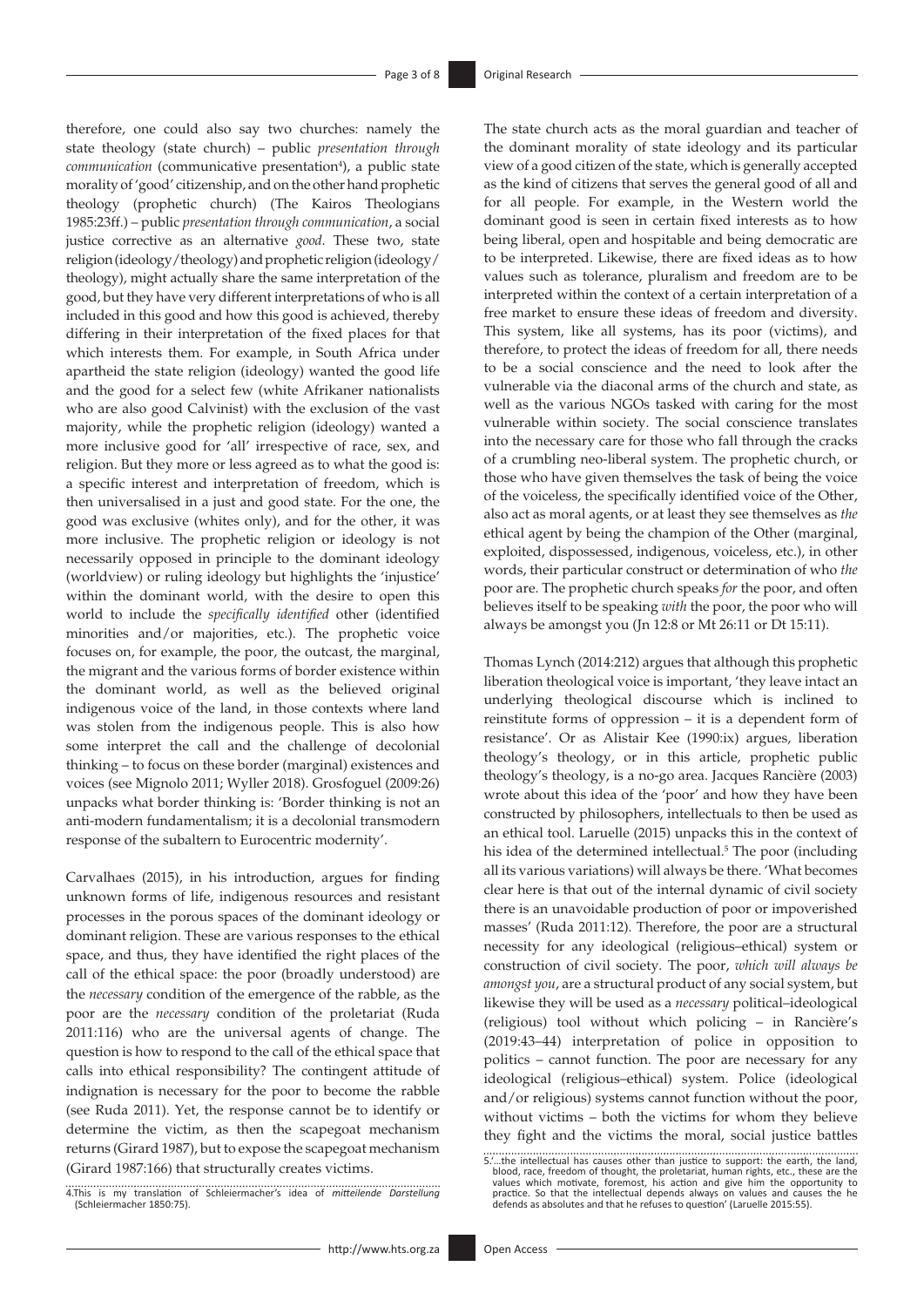create. For Rancière (2019), it is the need to move from ethics towards politics as a move that gives voice to the voiceless – to give count to the unaccounted, but without these being identified within the parameters of a specific race, sex, culture or sexual orientation. That is the political move par excellence, but the poor cannot be equated with the people (demos) or the rabble in Ruda's sense, although poverty is a necessity for the emergence of the poverty rabble in contrast to the luxury rabble (see Ruda 2011:49ff.).

The world cannot be without the poor otherwise these systems (religious ethical – that is ideological) will not be able to exist, let alone flourish. The poor will indeed always be amongst one, but they are interpreted and ideologically 'used' very differently in the different ideological and religious systems. Thus, for example, one has the state church which has as one of its fundamental tasks to be the moral agent of the dominant ideology with a social conscience and therefore to 'care' for the poor through a social system. On the other hand, the prophetic church acts as ethical agent (in Levinas' sense) in believing themselves to be open to the other, and therefore speaking *for* or even believing themselves to be speaking *with* the poor: standing on the side of the 'oppressed' or standing (worshipping) in the porous spaces (Carvalhaes) or in the borderlands (Mignolo), often believing themselves to be *the* voice, or *the* space for the voice of the voiceless. But as Spivak (2010) had pointed out, the subaltern does not speak. When they do speak, they speak in the voice of some intellectual, ideological, philosophical and/or religious–ideological ethical voice (see Rancière<sup>6</sup> 2019), in other words as a victimology (Laruelle 2015). This, for Rancière, is the task or even the essence of politics: 'The essence of politics consists in disturbing this arrangement by supplementing it with a part of those without part, identified with the whole of the community' (Rancière 2019:44). This understanding of politics should not be understood in a populist sense, but in a structural sense (Rancière 2019:41). Politics in a populist sense should then rather be understood as mega-politics (ideology). Megapolitics arises with the discomfort of the political subject between or in an interval or a gap (Rancière 1992:62). The point is that *the* oppressed (the poor) first need to be created as an identifiable entity to be able to stand on their side, to be able to take up their cause – the cause which first needs to have been identified or rather projected onto the poor as the *people*, thanks to certain intellectuals and/or philosophers:

… this stubborn insistence of 'making the mute speak', could we not always see on the horizon the figure of a single character: that unknown soldier whose habitual scene and occasional speech underpin the ability of political discourse to confer collective identities, giving history the weight of its acting subjects and reserving for philosophy the lightness of its thinking one? (Rancière 2011:10)

If one takes the above argument into consideration, one can at least identify two *dominant* kinds of liturgy within various societies:

- 1. Liturgy as *moral* agency of the dominant ideology, with the main function to form and shape good moral citizens: state church–state religion (theology) – state ideology.
- 2. Liturgy as *prophetic* agency, with the main function to believe to be giving voice to the voiceless and thereby to instil guilt in the dominant ideology and to present themselves as the true righteous voice of the slave: prophetic theology – 'revolutionary' ideology.

Both these two options continue to be a communicative presentation of the same world – a world where the poor will always be amongst one. This is a world in which the poor are at least twice exploited: firstly, economically, for example as cheap labour (slave labour), or whose land has been stolen, to increase profits; secondly, ideologically for ethical currency and political or politically correct profit. Very often that which is presented as post-colonial or decolonial liturgy falls into the temptation of such an exploitation of the poor for moral or ethical (politically correct or social justice) profit, all this to help in establishing who the righteous are in an evil and exploitative world. A pertinent question to ask in this imagined alternative world is as follows: Has the exploitation stopped, or has it shifted to another currency? The poor will always be amongst one as a structural necessity just as the divine is a structural necessity in the fourfold when worlds are spoken into being. These two necessities (God and the poor) are in a way linked, either as in the scapegoat mechanism, which functions for both the above liturgies, or as the God of the victim (see Girard 1987:154–168). The God of the victim or the God of the rabble needs to be explored to develop a non-colonial liturgy, but this God needs to be beyond good and evil.

# **Beyond colonial and neo-colonial liturgies**

Is there a way beyond this binary of either moral or prophetic liturgy and the consequent constructive role of the two churches (state and prophetic) within the dominant worldview?

This article would like to suggest an exploration of the possibility of *a* liturgy of the Real, as an alternative to the two options discussed above. A liturgy of the Real, a liturgy of the rabble, or a liturgy of the proletariat would be an alternative as it could be understood as a liturgy of love. 'The analyst *loves* by *giving the gift of the gap to be suffered and enjoyed*' (Tarpey 2011, [*author's own emphasis*]). A liturgy of the Real could be interpreted, and thus communicatively presented, as a non-colonial liturgy as it disrupts the colonial liturgies of both the state church and the neocolonial liturgies of the prophetic 'decolonial' church. In that sense, it would not be a police liturgy (in neither the state sense nor the prophetic sense), but a truly political liturgy.

If one compares the two churches of the Kairos Document to Deleuze and Guattari's (2011:11ff.) two sign regimes (despotic

<sup>6.&#</sup>x27;Politics exists insofar as the people is not identified with a race or a population, nor the poor with a particular disadvantage sector, nor the proletariat with a group of industrial workers, etc., but insofar as these latter are identified with subjects that inscribe, in the form of a supplement to every count of the parts of society, a specific<br>figure of the count of the uncounted or the part of those without part. That this part<br>exits is the very stake of politics itself' (R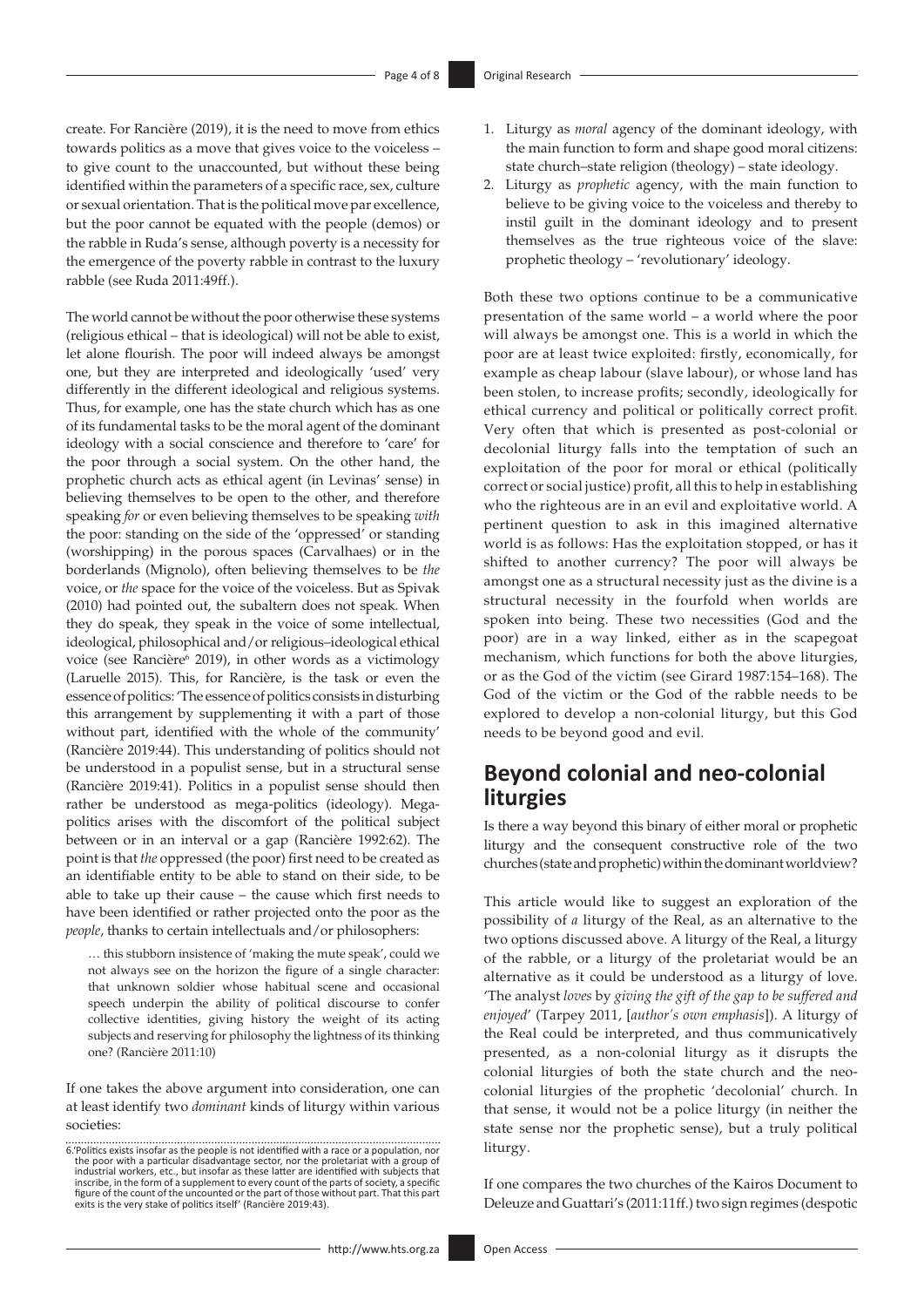and prophetic), then these two together create the Abstract Machine that colonises the Body without Organs, which colonises the ethical space. The one (state church) tries to protect and guard the reifications of the layers of stratifications created, and the other seeks to create new stratifications for future exploitation or alternative exploitation, but all done in the good name of liberation and freedom (escape from the despotic god). These two together form the double pincer of the lobster God (Deleuze & Guattari 2011:4) that colonised the earth by stratifying it into a world – with good and evil, right and wrong, poor and rich, righteous and unrighteousness, voice and voiceless, and just and unjust.

Is there the possibility of another liturgy, another form of communicative presentation that does not call a world with various stratifications forth? Another liturgy that is not the moral agent of the dominant stratifications, nor the prophetic agent of those who claim to be just and righteous? A liturgy that presents a communication that is beyond good and evil? Or a liturgy that is prior to the determination of good and evil, a liturgy that finds itself within the *matter of ethical space*? A liturgy that is a speaking of language, but without that speaking calling a particular world into being, which would then have a very clear understanding of what the good is? In other words, a communication without presenting something, a communicative 'presenting' other than a communicative 'presentation' and a communicative 'presenting' that could be interpreted as a *speaking cure*, in the psychoanalytic sense. If it presents anything, it presents the gap, the cross of Christ and therefore love, or it is a communicative presenting of a communicative presentation (namely a pharmakon), and fully aware that what it is presenting is a pharmakon, thereby taking care of the pharmakon. A communicative 'presenting' that cares and nurtures the *ethical space* of *universal production.*<sup>7</sup>

A speaking (communicative presenting) that cares for the pharmakon (Stiegler 2013:77) as Bernard Stiegler argues. A speaking that takes care not of the Thing nor of the Lack, but of the pharmakon – in response to the matter of ethical space.

# **Non-colonial liturgy amongst all the new developments in liturgical practices**

One is already in the midst of witnessing all sorts of new developments within the church concerning liturgy seeking to respond to that which Zygmunt Bauman has termed 'liquid modernity' (Bauman 2000). In the past, one could argue that various symbolic stratifications and reifications were replaced with a new stratification that was soon reified. Think of the replacement of the monarchy with for example Stalinism in the Soviet Union. So, in a sense one had the replacement of one solid with another solid, one reified stratum replacing another reified stratum. Bauman's argument is that in the contemporary world solids are no longer replacing solids, but there are flexibilisation (Bauman 2000:3)

and liquidity, deregulation and liberalisation (see also Foley 2019:1- of 10). This development, if one can call it a development from solid to liquid, offers the church an opportunity to be less institutionalised according to Pete Ward (2002). Kees De Groot (2007:189) argues for a *liquid koinonia*, where churches are no longer these great institutions, but rather momentary types of community. These ideas that the world, specifically the Western world, have moved from solids to liquids have also had an impact on the study of rituals, with the phenomenon that has been named 'liquid ritualising' (see Arfman 2014). What Arfman (2014:23) is arguing is that rituals are no longer that solid and rigid but seem to adapt faster to the transformed context and are open to embrace and include elements from all sorts of traditions. This is not necessarily novel, as there has always been a ritual transfer between traditions, but what is new for Arfman (2014:4) is the overabundance of ritual transfer today.

Catherine Bell (1997) argued something similar, but decades earlier, with her interpretation of 'ritual invention'. Again, this was for Bell (1997:225) not a new phenomenon, but what is indeed new is the freedom with which people today invent and transform ancient rituals, while also incorporating elements from the vast spectrum of religious and nonreligious traditions. The question is if this is really a movement from solid to liquid? Or is it still a movement towards a new solid that happens to be liquid? In other words, the new *norm*, the new reified stratum, is this liquidity, and this liquidity is the new reified and stratified law of the age, with its normative character, and in this sense, liquidity is as solid and rigid as all the previous strata. It is the new norm, for example, if one takes what Foley is seeking when he turns to chaos theory to rethink God, not as an absolute stable and eternal solid substance or subject, but rather as an unpredictable uncertainty that is a source of tremendous potential and creativity:

In this metaphysic, God does not police the chaos, but witnesses to it, bringing the divine will to bear upon it when necessary, and employing it as a virtually limitless storehouse for creation. (Foley 2019:3 of 10)

The previous solid absolute eternal reified God has been replaced with an absolute eternal reified unpredictable creativity. In a sense, it is just a new name – a new master signifier – which is different to the previous master signifiers, but still a master signifier with which to explain all and dream and imagine an alternative better future.

This allows him to argue that the:

[*T*]heologian's task, therefore, is to muse respectfully about this divine mystery – at least unpredictable if not chaotic from a human perspective – while still *charting a path for responsible living and believing*. (Foley 2019:3 of 10 [*author's own emphasis*])

Yet, does that really offer an alternative to move from a solid to a liquid interpretation of God, or to move from God of the Logos and stable structures and strata to the God of the *tehom*, for example? The same can be argued for Tillich's understanding of 'inexhaustible abundance' (see Foley 2019:3 of 10). Are these

<sup>7.</sup>In its process, universal production leads to ontological affirmations of the (fully indeterminate) nature of man which deploys the equality of anyone – the brotherhood of man – as a truth (Ruda 2011:174).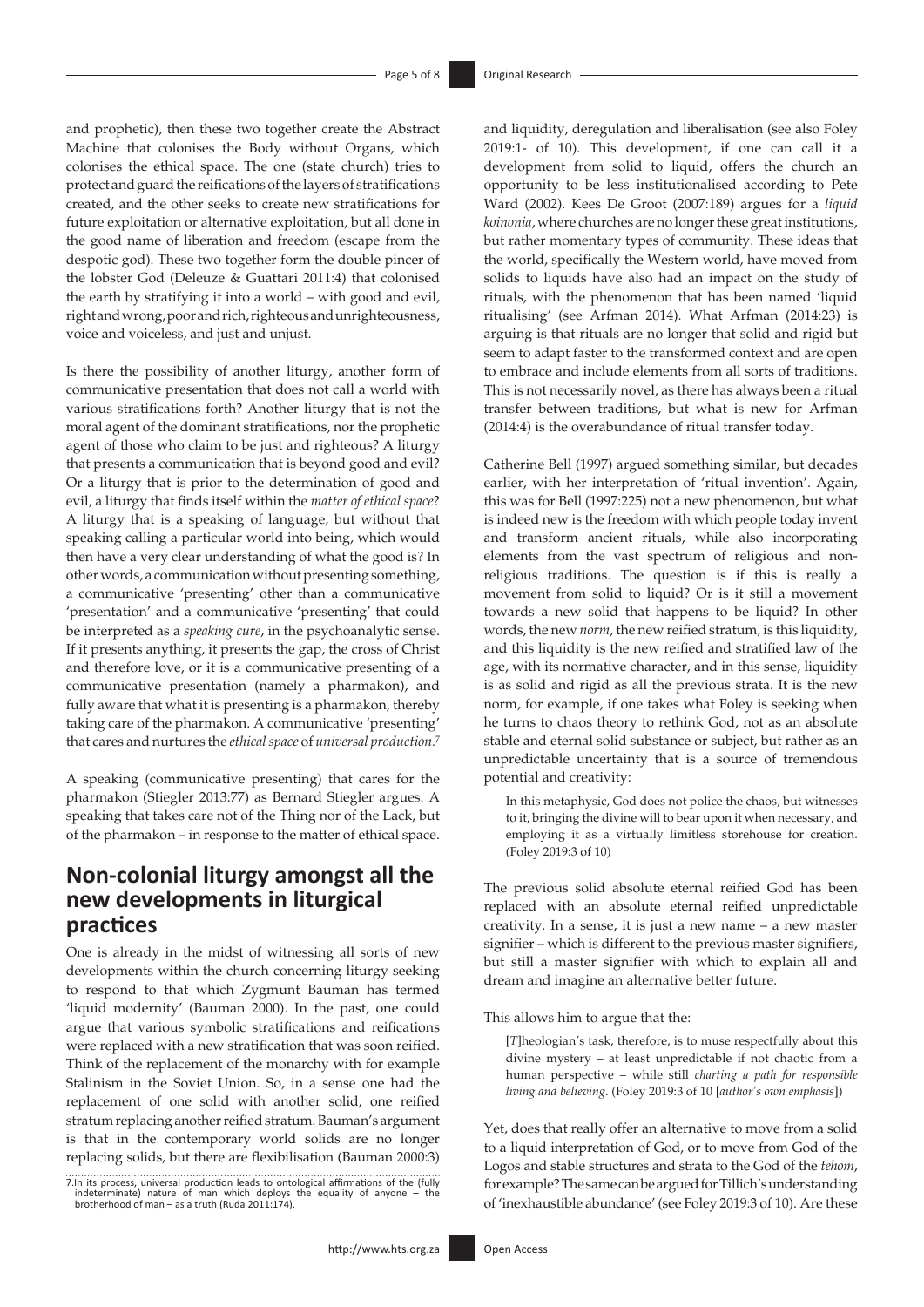not two sides of the same coin, the coin of creation: *tehom* and Logos? It is Logos, the Word of God, that stratifies and etches into the Body without Organs (Deleuze & Guattari 2011:4), or more specifically, in their words, it is the judgement of God that stratifies and thereby creates the strata. Thus, they interpret God as a lobster God. 'God is a Lobster, or a double pincer, a double bind. Not only do strata come at least in pairs, but in a different way each stratum is double (it itself has several layers)' (Deleuze & Guattari 2011:4). The double pincer – is it not the *tehom* and *Logos* that together create the strata of the world one lives in?

Does it really matter if one focuses on God as Logos or on God as *tehom*? The one (*tehom*) is created to receive the etchings and the carvings of the other (Logos). Or it is the old battle between Dionysus and Apollo – who need each other to exist. One could also argue for a dialectic and for Victor Turner's (1969) understanding of *liminality* and *communitas* as a time of being *betwixed* and *between*. If one interprets Turner's liminality within the context of the move towards interpreting God within the metaphors of chaos theory, one could say that one finds oneself in a liminal space that forms part of a dialectical movement from structure (Logos) and then un-structure (*tehom*) before re-establishing structure. And as Foley says, the 'path of *responsible* living and believing' is according to the new norm.

To place this argument into Lacanian (Lacan 1999:123ff) terms, one could argue that for years liturgies and being church have focused on the imaginative and symbolic realms of the Borromean knot. This turn towards chaos theory *could* be interpreted as a *believed* turn towards the Real. However, that is not really a possibility, as was argued in *[Call]– Responding* (Meylahn 2021), as the Real only exists as that which is believed to have called the response forth, but *in* the response. Therefore, it is not a matter of choosing one of these realms – Real, Symbolic or Imagination – but understanding how these three together form the knot in which humanity becomes a subject – a barred subject.

It is this understanding, this pharmacological understanding, that makes something new possible, without choosing one or the other of the three realms, the understanding that it is only in the web of this knot that it is possible to be, and that by understanding the different functions of the three realms, that one can seek to live *creatively* within this knot and more specifically *with* the knot by taking care of the knot – rather than the eternal attempts at trying to untie the knot or escape the knot. Any attempt at escape would only be recaptured, as one cannot escape the rhizome, or any attempted escape would only be possible in the realm of the imagination and the structuring of a new symbolic world in response to one's believed Truth about the Real. The alternative, if one wants to call it an alternative, is not to seek to escape the knot, but to learn to live creatively and productively within the knot (Stiegler's care for the pharmakon). However, loosening the knot so as to not be duped, most importantly not to be duped by believing oneself not duped (see Meylahn 2021:134; Žižek 2012:971).

What does all this mean for liturgy and specifically noncolonial liturgy? The knot in the power of the symbolic or in the power of the imagination or in the power of the believed Real is colonial. The knot is colonial as is Deleuze and Guattari's lobster God that holds one in a double bind or a triple bind. Therefore, a non-colonial liturgy would be a liturgy that is fully aware of the functioning of the lobster God and the triple bind or triple curse (Meylahn 2021:88). Likewise, being fully aware that one cannot escape and that any attempt at an escape would only be a renaming of the same lobster God. There is the possibility of a certain *Gelassenheit*, but *Gelassenheit* might play too easily into the clutches of the dominant ideology. The other alternative is to deconstruct, But deconstruction often happens in the righteous belief in freedom and the possibility of entering the promised land on the other side of deconstruction towards the eternal ethical call of the Other. One could consider deconstruction in radical freedom without the belief in the promised land, freedom to view the current land through the eyes of freedom (care of the pharmakon) and therein maybe see new pharmacological possibilities – universal production. To believe in the world (Stiegler 2013:111) as world and not as earth. Thus, the purpose of a non-colonial liturgy would primarily be deconstruction of the various lobster Gods, not in the name of some or other good – nor in the name of a meta-lobster God, but in the name of faith in the pharmakon: the crucified and resurrected Christ.

The non-colonial liturgy would take care of the Christ Event, as it would take care of the pharmakon: the death of God in the incarnation and the death of the incarnation on the cross and the resurrection life that this death makes possible – a life of radical freedom, as Luther argues, $\delta$  namely a slave to nothing and yet a slave to all, thereby exposing the systems that will always have their poor, and bringing about the possibility of change that even changes the laws of change.

# **How does this translate into a communicative presenting of a Sunday liturgy?**

How does one offer a non-colonial liturgy? How does one deconstruct in a Sunday service without the hope and faith in a promised land behind the deconstruction? Hope and faith in the life thereafter will indeed be there, but it is hope and faith placed in the pharmacological life (resurrection life) and not some imagined or symbolically structured police life thereafter nor the lack or nothing of no life thereafter. In practical terms, it is therefore not about privileging the colonial patriarchal heterosexual male priest's voice nor about privileging the border, migrant or indigenous voice, but about privileging the count of the uncounted, by privileging, if one wants to privilege anything, the call of the ethical space: democracy and the radical equality of all voices, that does not give any voice in particular the right to be

<sup>8.&#</sup>x27;Ein Christenmensch ist ein freier Herr über alle Dinge und niemand untertan; Ein Christenmensch ist ein dienstbarer Knecht alle Dinge und jedermann untertan' (https://www.luther2017.de/martin-luther1exte-quellen/luthers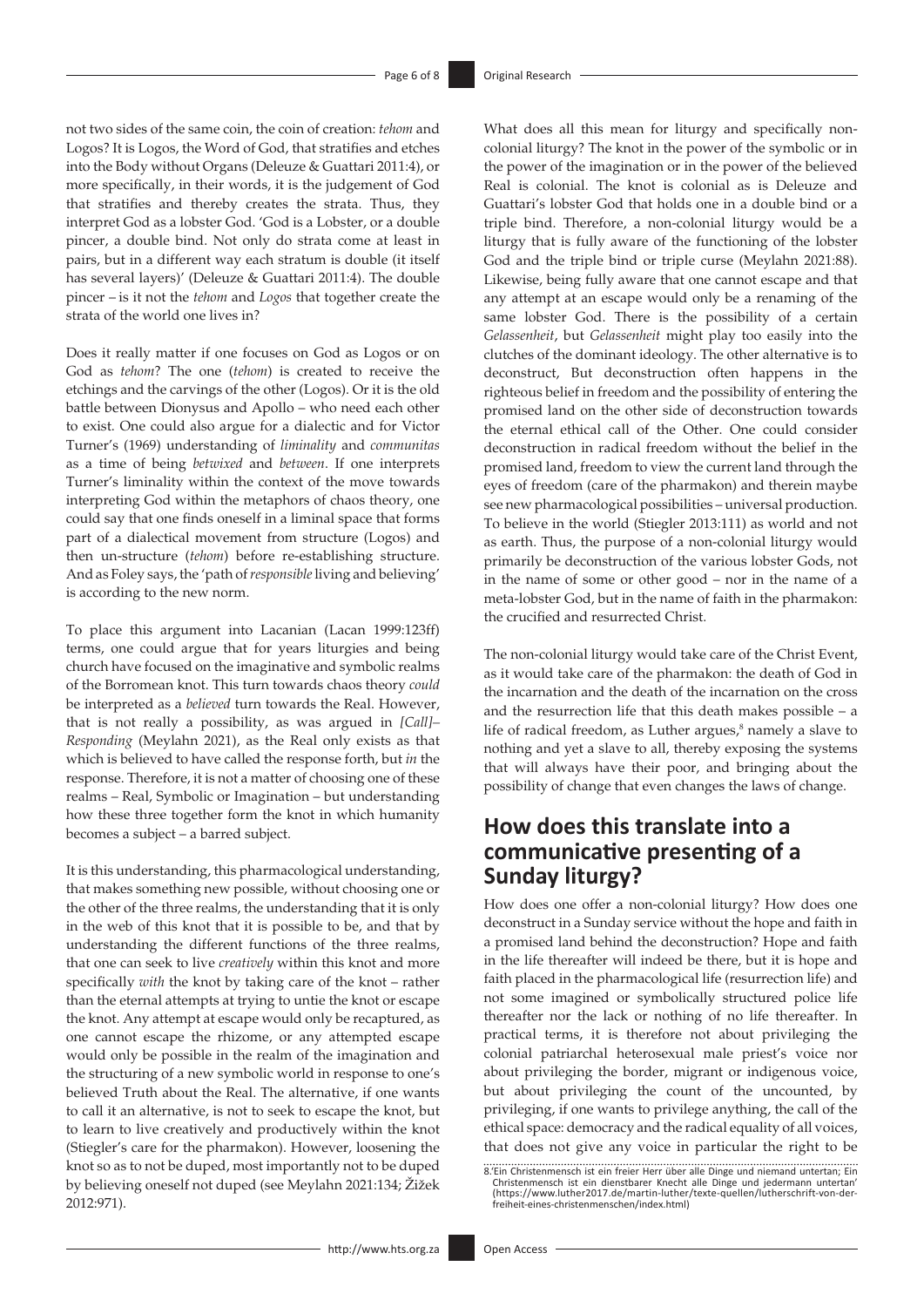heard. In this radical democracy – the voices are what they are, namely equal – equally qualified and equally disqualified.

To help one to seek a non-colonial liturgy, I will turn to Wilhelm Gräb's (2013) book on religious speech, where he argues that preaching should be religious speech and I will argue that non-colonial preaching (liturgy) needs to be nonreligious speech. For it to be non-religious in the sense of Laruelle's (2013) non-philosophy, it is not against religion nor is it after religion as in some post-religion sense, but it is maybe like Heidegger's *verwundung* of metaphysics (see Meylahn 2013:18ff.). Discovering the wound in religion, the wound in metaphysics, the wound in ideology and the wound in colonial thinking. The immortal wound that cannot be healed, which is the wound both at the heart of religion, ideology, colonial thinking (the judgement of God) as well as the eternal wound to which religion, ideology, colonial thinking, *passionately* responds in the hope of being the *eternal* cure to the *immortal* wound, and thus making all voices, all speaking equal and democratic as they are all a response to this wound which is caused by the response.

In this sense, Gräb (2013) is correct by arguing that in the crafting of a divine service one needs to turn towards religion, not to seek the religious needs and desires of the context, but to seek the *wound in religion*, ideology and the wound at the heart of colonial thinking and being – the wound at the heart of speaking. To seek the judgement of God, which in an ironical sense sounds very close to the traditional interpretation of a typical protestant service: the idea of proclaiming the law (judgement of God) so as to entice the listener towards the Grace of Christ. To seek the wound in religion, to seek the judgement of God, is not to instil guilt in the listener who then flees towards the Grace of Christ, but to seek the wound in thinking (speaking), to seek the judgement of God indeed takes one to the Cross of Christ. In the Cross of Christ, in Christ's utter Godforsakenness, one is radically and impossibly free from the judgements of God who has forsaken Christ. To have no imagined or symbolic support, but to find oneself in the lack, in the nothing, and there discover that the wound caused by the spear (pharmakon), as in Wagner's Parsifal, can also only be healed by the exact same spear (pharmakon). The healed life (the resurrection life), wounded and healed by the same spear (pharmakon), is a life that recognises and acknowledges the pharmacological nature of life and takes care of this life.

What does this mean concretely with regard to crafting a service?

It means that the judgements of God need to be exposed (the judgements of God in ideology, religion, colonial and neocolonial thinking of many decolonial schools of thought). The judgement of God in any speech needs to be exposed. They are exposed not by another meta-judgement of God but by the wound that calls these judgements forth in response to a perceived wound and where all these different judgements are presented as healing, salvation, justice, wholeness and holiness (righteousness).

The pharmakon is worth caring for, as it is resurrection life – life that recognises its pharmacological 'nature'.

Such a liturgy might be political where the world is not policed, but called forth by a political act – the speaking of all beings (universal production) in a radical democracy of the indeterminate ethical space – where the right to rule and the right to be heard have been equalised.

# **Acknowledgements Competing interests**

The author declares that he has no financial or personal relationships that may have inappropriately influenced him in writing this article.

### **Author's contributions**

J-A.M. is the sole author of this article.

### **Ethical considerations**

This article followed all ethical standards for research without direct contact with human or animal subjects.

### **Funding information**

This research received no specific grant from any funding agency in the public, commercial or not-for-profit sectors.

### **Data availability**

Data sharing is not applicable to this article as no new data were created or analysed in this study.

### **Disclaimer**

The views and opinions expressed in this article are those of the author and do not necessarily reflect the official policy or position of any affiliated agency of the author and the publisher(s).

## **References**

- Arfman, W., 2014, 'Liquid ritualizing: Facing the challenges of late modernity in an emerging ritual field', *Journal of Religion in Europe* 7(1), 1–25. [https://doi.](https://doi.org/10.1163/18748929-00701001) [org/10.1163/18748929-00701001](https://doi.org/10.1163/18748929-00701001)
- Bauman, Z., 2000, *Liquid modernity*, Polity, Cambridge.
- Bell, C., 1997, *Ritual: Perspectives and dimensions*, Oxford University Press, New York, NY.
- Carvalhaes, C. (ed.), 2015, 'Liturgy and Postcolonialism: An introduction', in C. Carvalhaes (ed.), *Liturgy in postcolonial perspectives: Only one is holy*, pp. 1–20, Palgrave Macmillan, London.
- De Groot, K., 2007, 'Rethinking church in liquid modernity', in H. Streib (ed.), *Religion inside and outside traditional institutions*, pp. 175–191, Brill, Leiden.
- Deleuze, G. & Guattari, F., 2011, *A thousand plateaus: Capitalism and schizophrenia*, transl. B. Massumi, University of Minnesota Press, Minneapolis, MN.

Foley, E., 2019, 'Sacramentality, chaos theory and decoloniality', *Religions* 10(7), 418.